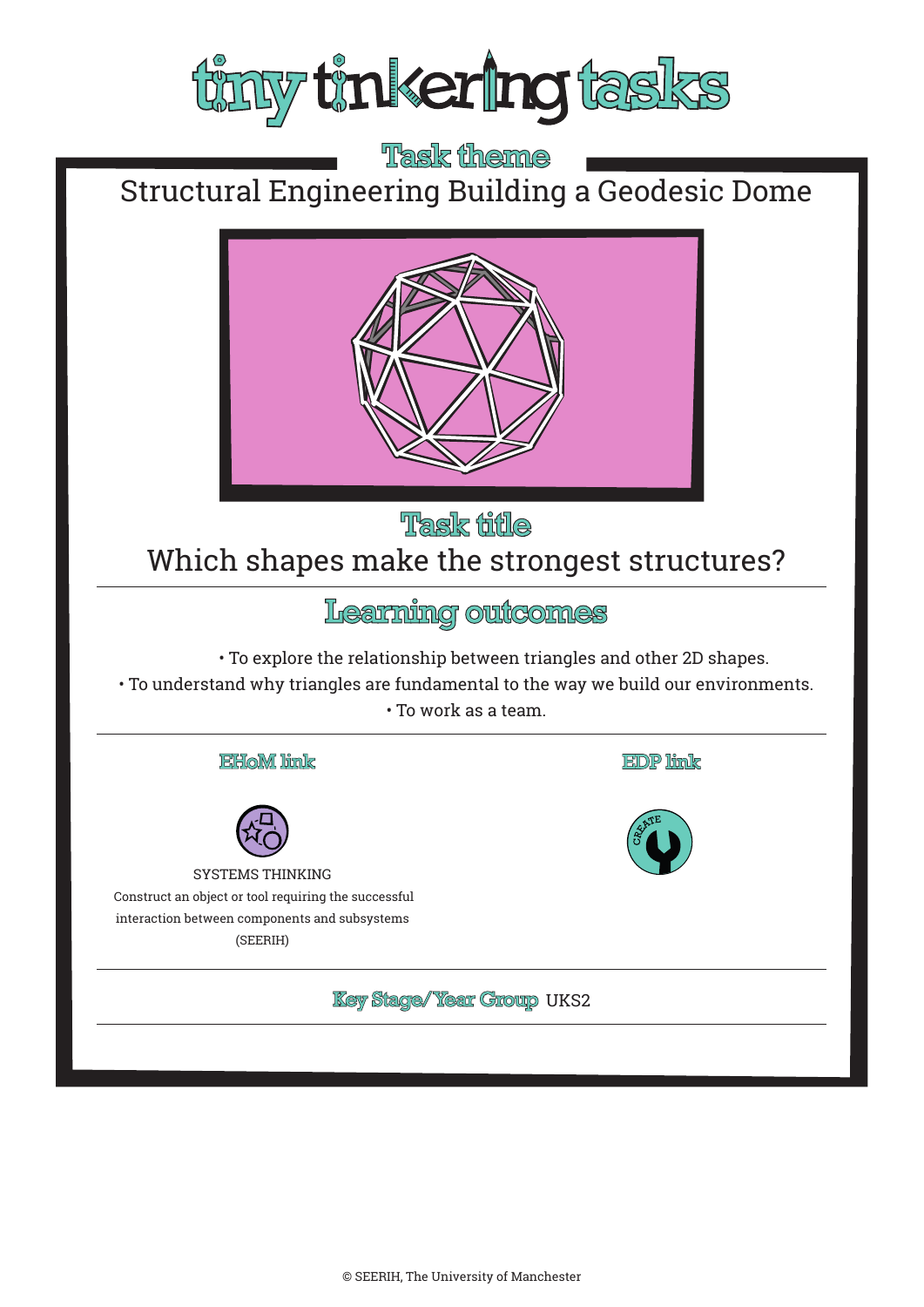## **Resources required**

To make an 80cm diameter Geodesic Dome the following resources are required: -

NB: this will allow a class of 30 children to work together to complete one dome. Each child can make both a short and long tube with the teacher making the remaining 5 long tubes, possibly as part of a demonstration process.

- 65 sheets of A4 paper ideally two colours should be used 30 sheets for the short (A) tubes and 35 sheets for the longer (B) tubes.
- 15 x 6mm wooden dowel rods approximately 50 cm in length for children to roll the paper around.
- Sellotape ideally with a dispenser for each pair of children.
- Heavy duty one-hole punch to be used by the teacher [https://www.amazon.co.uk/gp/product/B07NQFSKP6/ref=ppx\\_](https://www.amazon.co.uk/gp/product/B07NQFSKP6/ref=ppx_yo_dt_b_asin_title_o05_s00?ie=UTF8&psc=1) [yo\\_dt\\_b\\_asin\\_title\\_o05\\_s00?ie=UTF8&psc=1](https://www.amazon.co.uk/gp/product/B07NQFSKP6/ref=ppx_yo_dt_b_asin_title_o05_s00?ie=UTF8&psc=1)
- Box of paper fasteners
- A protractor
- Felt tip or white board pen for each pair.
- Scissors

### **How to mun the task**

- 1. Engage the children by asking them to draw some regular pentagons using a ruler and a protractor and measuring interior angles of 108°. For guidance you could watch a video on YouTube such as: <HTTPS://YOUTU.BE/NNGCJCBOK-G>
- 2. Elicit their understanding by revisiting the properties of regular pentagons (5 equal sides and angles derived from the Greek πέντε pente and γωνία gonia, meaning five and angle) Ask the children to check their partner's pentagons to see if they meet these criteria by measuring the sides.
- 3. Explore the pentagon further by asking the children to choose one of their pentagons and split it into triangles. How many triangles are they made up of? What kind of triangles are they?
- 4. Explain that they are now going to work as a team to create their own sets of pentagons which they will then join together to make a dome shape.

#### MAKING THE PENTAGONS

5. Elaborate – the children will now use knowledge of the structure of pentagons to make a 3D model. First give each child two pieces of A4 paper (one of each colour) and a wooden dowel rod. Demonstrate how to roll the paper tightly around the rod to create a tube. This should be done diagonally to maximise the length created.

Positioning the rod across the diagonal and then moving back to the corner before rolling will generate the smoothest tube. This can be done in pairs with one child rolling the paper and the other sticking a piece of Sellotape around the centre of the paper tube to secure.



- 6. Decide which colour is going to be A (short) and B (long). Ask the children to find the middle of the strip (approximately) and draw a small pencil mark for reference. They should then use a ruler to measure 11cm either side of the mark, placing a dot with the felt tip. This will create an overall distance of 22cm and ensure that the tube is equally strong at both ends.
- 7. Do the same with strip B, this time measuring 12.5cm from the centre. This will create an overall distance of 25cm.
- 8. Instruct the children to carefully wind some Sellotape around each dot to strengthen the paper. Using the dots as a guide, a hole should be made with the punch at both ends of all the pieces of paper. This could be done by the teacher.
- 9. Once the holes have been punched the children can trim the ends of tubes making sure that they leave about 0.5cm of paper past the holes; otherwise the structure is likely to tear.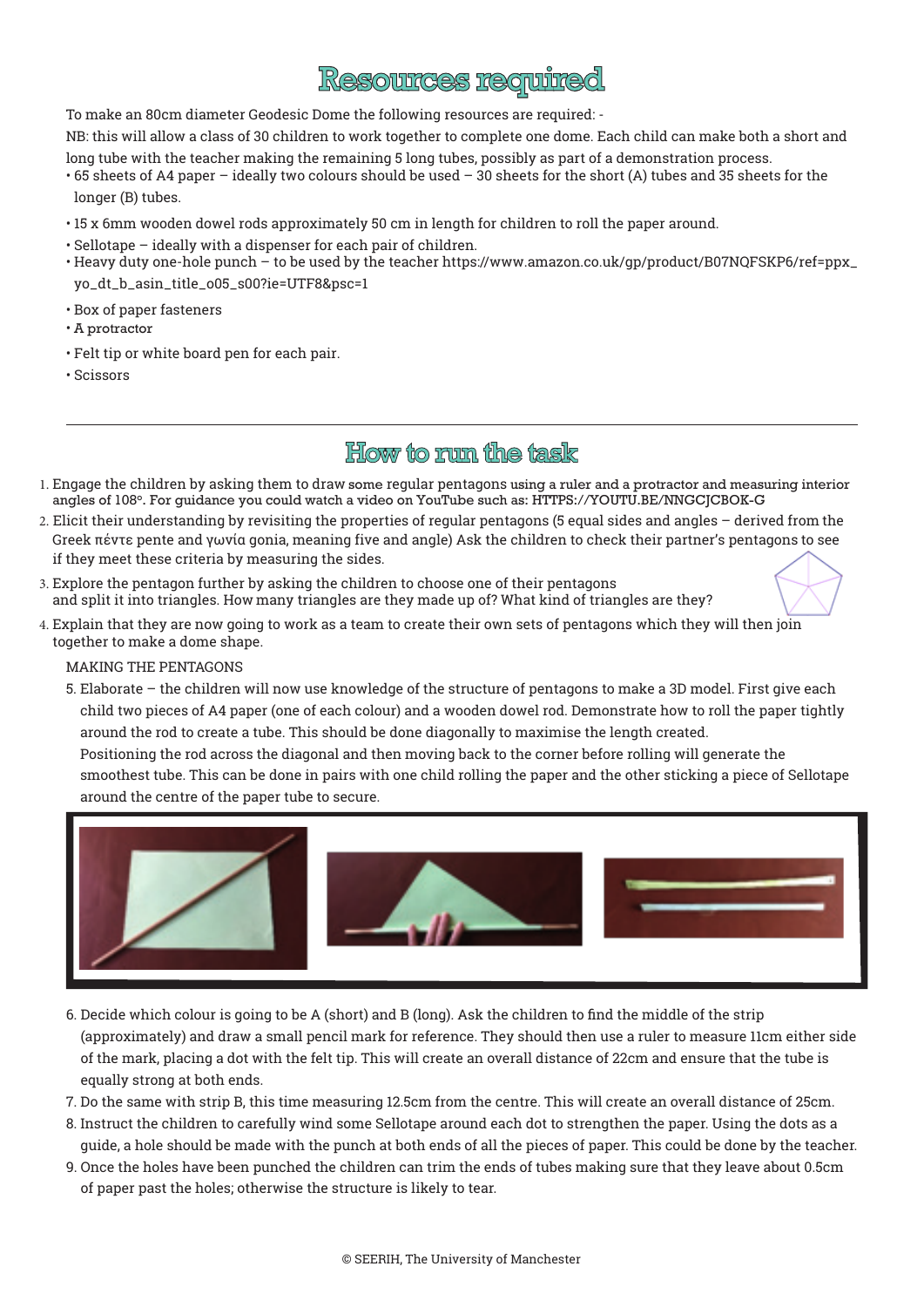10. To assemble the pentagons themselves you will need 5 short (A) tubes joined at the centre and 5 long (B) tubes around the perimeter. The children will need to work in groups of 5 combining their pieces. Care should be taken when placing the paper fasteners through the holes. The children should be encouraged to maintain consistency by joining the tubes together in the same order  $-$  i.e. keeping the short tubes on top. You should end up with 6 pentagons, which are all identical in shape. You can check this by placing them on top of each other.



### EXTEND - CONSTRUCTING THE GEODESIC DOME

Once the pentagons have been completed, the dome can be constructed. This will need adult help as it can be quite fiddly.

- 11. Ask a representative from each group to bring out their pentagon to the front of the class. You will need enough space to be able to lay all the pentagons out in a line.
- 12. Arrange five of the pentagons in a line, as shown, making sure that the bottom of the pentagons forms a straight line.



- 13. Join these pentagons together by taking out and reinserting the adjoining split pins. This will form the wall of the dome.
- 14. Form the 5 joined pentagons into a circular shape and attach the sixth pentagon to the top to make the 'roof'.
- 15. Finally, use the remaining 5 long (B) tubes to link the base of the pentagon wall together in a continuous 'ring' creating a stable base for the now completed Geodesic Dome.

### **Top Tips**

A 1 metre diameter Geodesic Dome is formed of 6 pentagon shapes joined together, with each pentagon constructed from:

- 5 short (A) tubes joined in the centre
- 5 long (B) tubes around the perimeter of the pentagon

To make the final dome a further 5 long (B) tubes are needed to link the base of the dome together, bringing the total number of tubes to 65.

- 30 short (A) tubes
- 35 long (B) tubes

For an 80cm diameter dome: (A) tube = 22cm and (B) tube = 25cm - this size is probably more manageable for the children and fits within the 30cm ruler

For a 1 metre diameter dome: (A) tube = 27cm and (B) tube = 31cm

In simple terms the length of A is 88% the length of B (rounded). To make a smaller or larger dome, just apply this ratio to your different lengths. The diameter of the finished dome will be approximately 3.7 times the length of A.